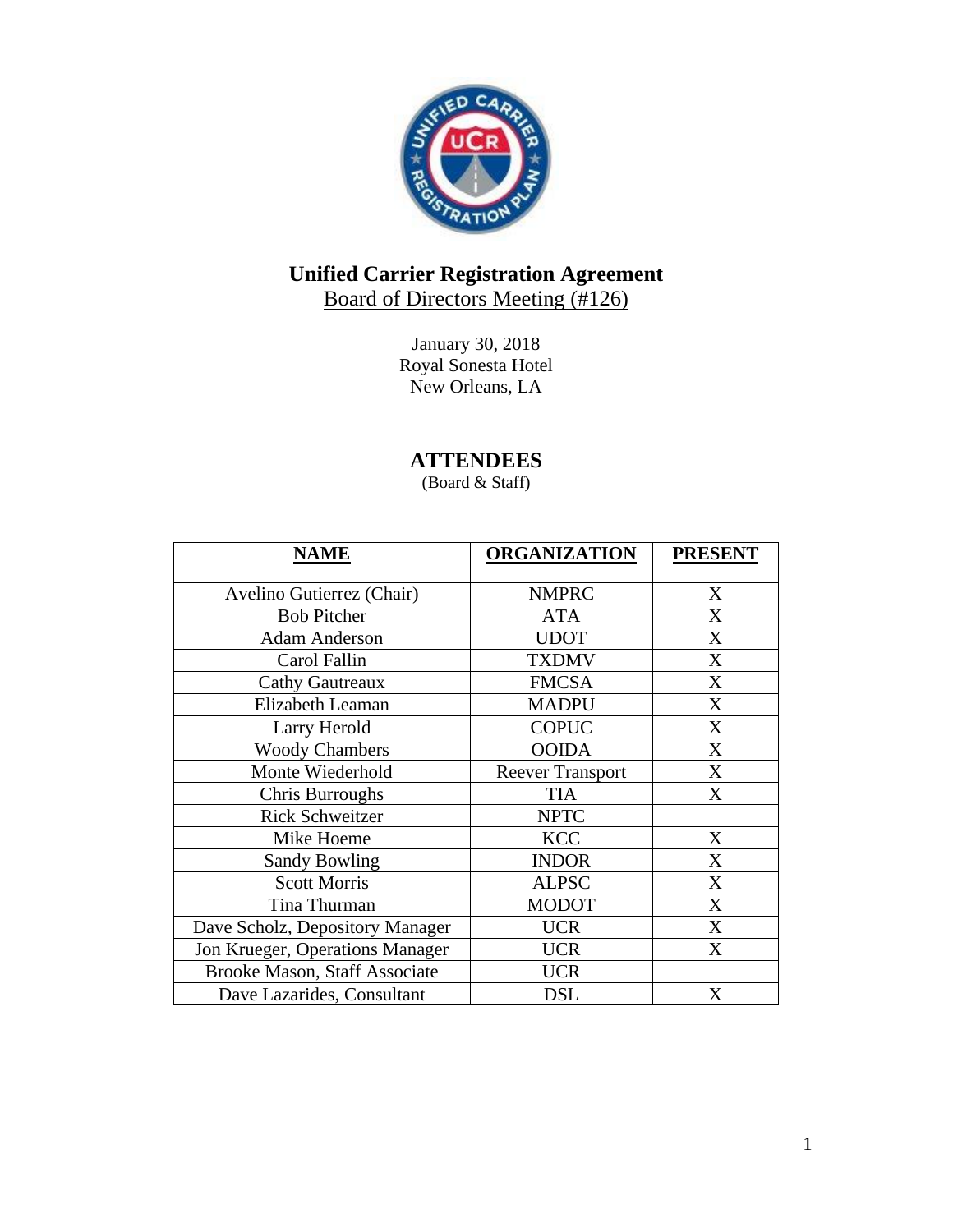# **MINUTES**

## **Welcome, Call to Order & Introductions**

Chair Avelino Gutierrez called the meeting to order at 1:03 p.m. Central Time and welcomed attendees. Board members introduced themselves and a quorum was confirmed. Non-Board members in the room and on the teleconference also introduced themselves.

#### **Verification of Meeting Notice**

Mr. Gutierrez reported that the intent to publish notice of the meeting was posted on January 23 and the final meeting notice in the Federal Register was published on January 25.

## **Review & Approval of Agenda & Setting of Ground Rules**

Mr. Gutierrez reviewed the proposed agenda and asked for any modifications. Following brief discussion, an update from FMCSA was added as an agenda item. A MOTION was MADE and SECONDED to approve the agenda as amended. THE MOTION CARRIED.

## **Review & Approval of Minutes of the December 2017 UCR Board Meeting**

Mr. Gutierrez reported that draft minutes from the December 14, 2017 Board meeting were distributed electronically and he asked for questions or comments. Jon Krueger reported that several suggested edits were received, and he displayed the suggestions to the Board.

A MOTION was MADE and SECONDED to approve the December minutes as amended. THE MOTION CARRIED.

# **FMCSA Update**

Mr. Gutierrez welcomed Deputy Administrator Cathy Gautreaux to the UCR Board and requested she provide a brief update. Ms. Gautreaux reported that the letter from UCR containing recommendations for registration fee levels for 2019 and 2020 was received by the U.S. Department of Transportation and FMCSA earlier in the month.

# **Critical Issues**

• **2018 Registration Fees Finalized** 

Mr. Gutierrez reported that 2018 UCR registration fees were published in the Federal Register earlier in the month and that the registration period is open. Mr. Gutierrez reiterated the Board's earlier recommendation to states that enforcement for 2018 be delayed until April 5.

#### • **Vendor Selection for New National Registration System**

Following discussion, a MOTION was MADE and SECONDED to open contract negotiations with Seikosoft for a three-year term with final pricing no less favorable than presented and final product delivered by October 1. THE MOTION CARRIED.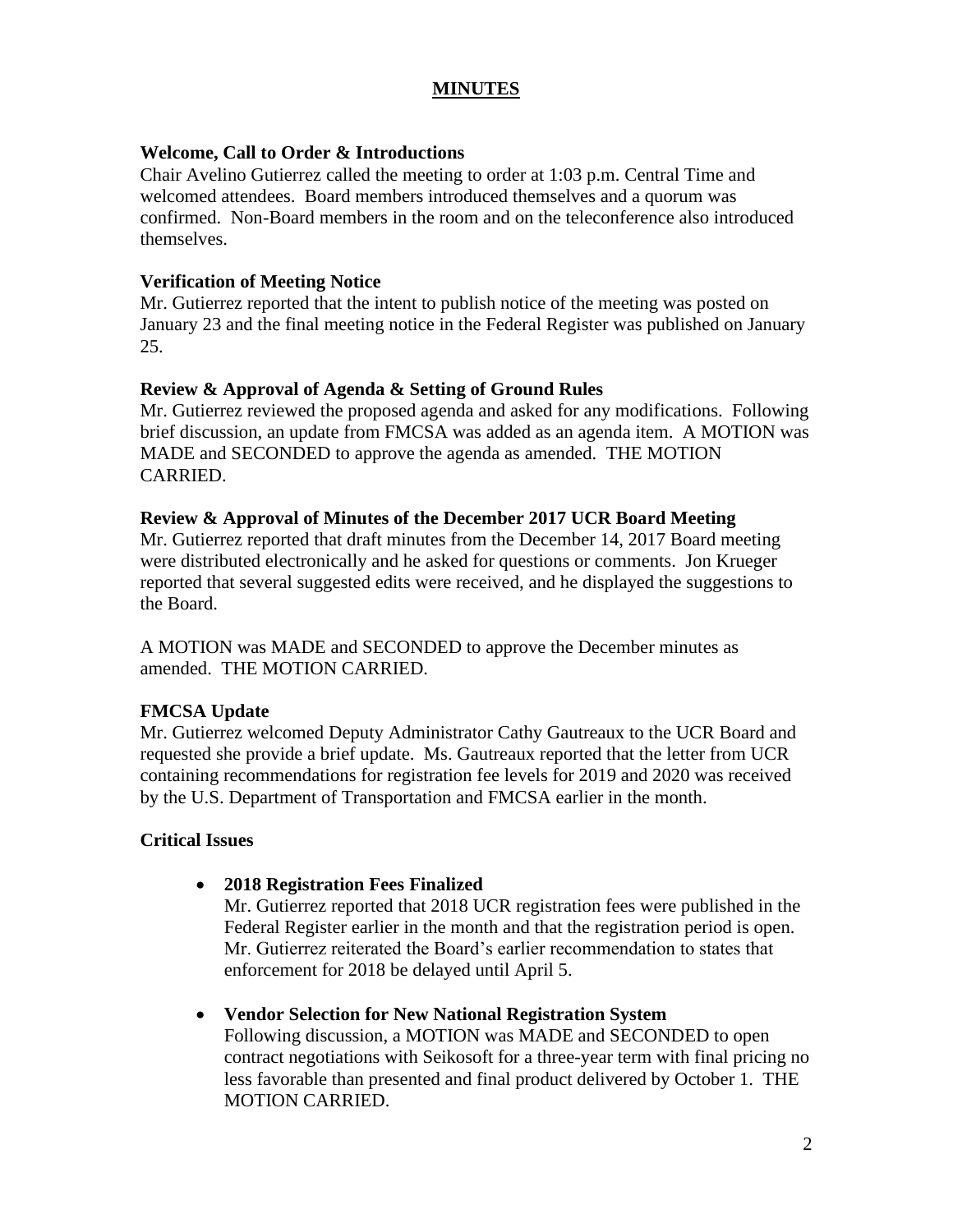Following further discussion, a MOTION was MADE and SECONDED to execute a letter of intent with Seikosoft, during the contracting phase, authorizing up to \$40,000 in spending on fees. THE MOTION CARRIED.

The Board instructed Kellen to provide a proposal for project management services to oversee the development of the new national system.

# • **Approval of UCR Handbook**

Vice Chair Bob Pitcher presented the latest draft of the new UCR Handbook and answered questions. Mr. Gutierrez thanked Mr. Pitcher for the amount of work he provided in developing the handbook.

# • **Update on UCR Subcommittee Restructuring**

Mr. Krueger reported on his plan to transition all Board-approve subcommittee restructuring and implementation of new purpose statements by March 31.

# **Updates Concerning UCR Legislation**

No report.

# **Report of Dave Lazarides, DSL Transportation Services, Inc.**

Dave Lazarides provided an update on the FARs program and answered questions.

# **Report of Indiana Department of Revenue**

Sandy Bowling reported on recent UCR-related customer service volume at Indiana Department of Revenue and answered questions.

Ms. Bowling also reported that the Indiana Department of Revenue is committed to a smooth transition to the new national registration system later this year.

# **Subcommittee Reports**

- **Audit Subcommittee** No report.
- **Procedures Subcommittee** No report.
- **Indiana System Subcommittee**

Scott Morris reported that user-acceptance testing is underway for new modifications to the current registration system run by the Indiana Department of Revenue.

• **Industry Advisory Subcommittee** No report. Mr. Pitcher thanked retiring Board member Woody Chambers for his years of service.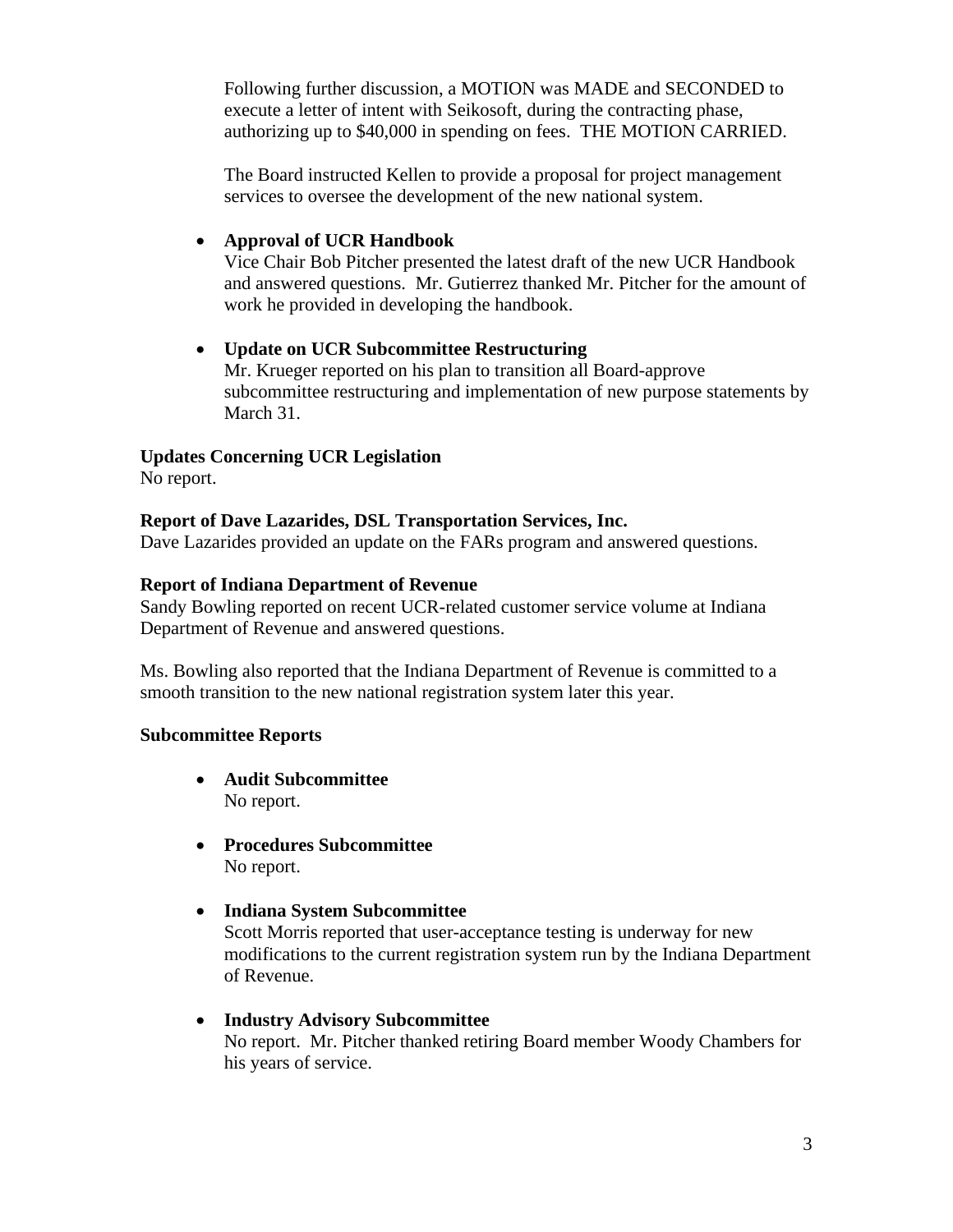# • **Revenue and Fees Subcommittee**

Larry Herold asked Mr. Morris to provide a brief report. Mr. Morris reported on collections revenue so far in 2018 and answered questions.

• **Dispute Resolution Subcommittee** No report.

# • **Administrative Fees Subcommittee**

Dave Scholz reviewed a report on UCR operating expenses through December 31 and answered questions.

# • **Depository Subcommittee**

A MOTION was MADE and SECONDED to add new Depository Chair Elizabeth Leaman as a signatory for the UCR accounts at Bank of North Dakota and SunTrust. THE MOTION CARRIED.

A MOTION was MADE and SECONDED to authorize Kellen to establish a new bank account at SunTrust as part of the transition of Depository management to Kellen. THE MOTION CARRIED.

## **Old/New Matters**

A MOTION was MADE and SECONDED to authorize the spending of approximately \$9,500 for UCR to cover its share of the NCSTS meeting in New Orleans. THE MOTION CARRIED.

Mr. Gutierrez advised all UCR subcommittee chairs of the latest court ruling requiring meeting notice for all UCR Board and subcommittee meetings in accordance with U.S. Sunshine Act laws. Mr. Gutierrez instructed the chairs of all subcommittees and task forces to inform him of any future meetings and to not hold the meeting until notice is published in the Federal Register. Ms. Gautreaux reported on her intent to address the need for more timely approval and posting of UCR meeting notices in the Federal Register.

Mr. Gutierrez, along with the full Board, expressed his gratitude to retiring Board member Woody Chambers for his years of service to UCR.

# **Future Board Meetings**

Teleconferences

- March 15 at Noon Eastern (teleconference)
- April 19 at Noon Eastern (teleconference)
- May 10 at Noon Eastern (teleconference)

#### In person

• June 2-7 (includes travel days; Ft. Lauderdale)